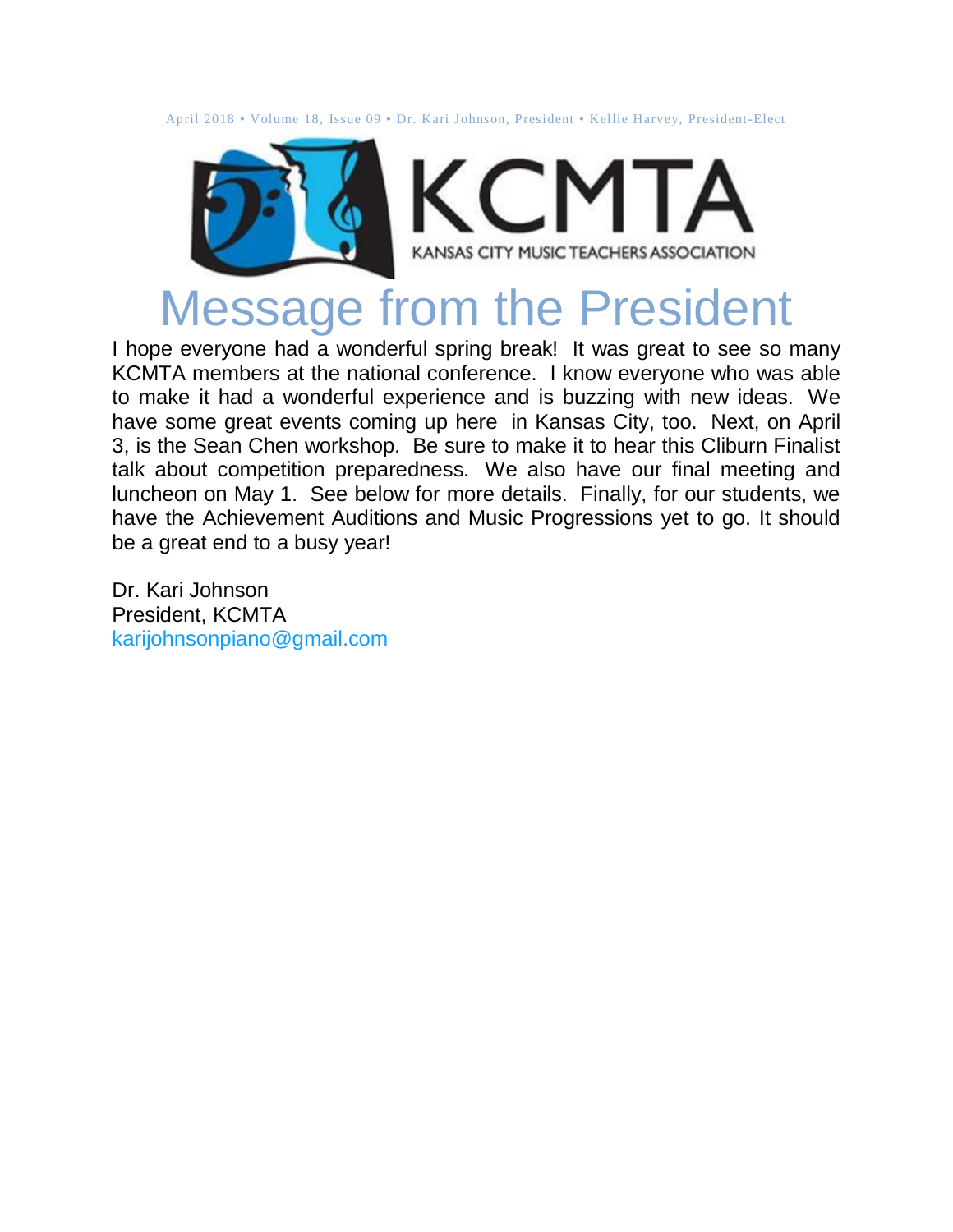

## In this Issue:

Achievement Auditions • Congratulations Bob Weirich • Concerto Competitions Winners • April Workshop and Meeting • May Luncheon • KMTA Conference 2018 • Concerto Competition at Pittsburg State • Additional News

# Achievement Auditions

Enrollment for the Achievement Auditions is now open!!

Please read the following description and visit [http://kansascitymusicteachers.org/student-programs/achievement](http://kansascitymusicteachers.org/student-programs/achievement-auditions/)[auditions/f](http://kansascitymusicteachers.org/student-programs/achievement-auditions/)or requirements and further info. \*Note\*--The Honors Recital is back this year!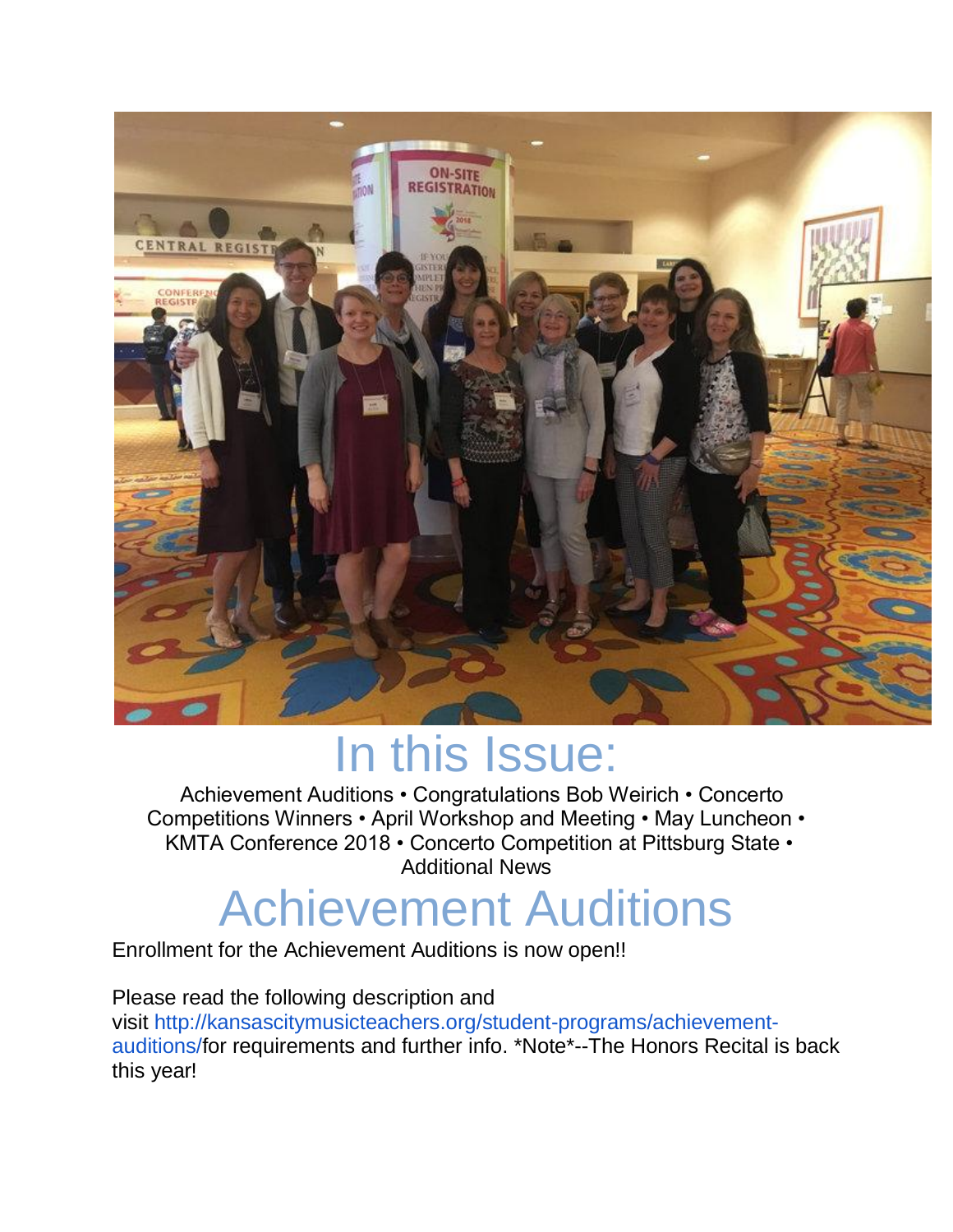Achievement Auditions Chair: Linda Chen Locations: Auditions at **[UMKC](http://kansascitymusicteachers.org/for-members/locations/)** Recital at **[Schmitt Music](http://kansascitymusicteachers.org/for-members/locations/)** Dates: Auditions: 10 a.m.-6 p.m. Saturday, May 5, 2018 Honors Recital: 12:30 p.m. Sunday, May 6, 2018 Enrollment period: Opens March 17, 2018. Must be received on or before April 7, 2018 **[Space is limited and will be filled on a first come first serve basis. Enrollment will be closed once](http://kansascitymusicteachers.org/wp-content/uploads/2013/01/Audition-Recital-Group-2015.jpg)  [all available slots are filled.](http://kansascitymusicteachers.org/wp-content/uploads/2013/01/Audition-Recital-Group-2015.jpg)**

## ngratulations Bob Weirich

KCMTA Member Dr. Robert Weirich was named a Foundation Fellow at this year's MTNA national conference. Congratulations for receiving this esteemed and well-deserved honor!

## Concerto Competitions Winners

2018 KCMTA-Heritage Philharmonic Young Artist Competition Winners Concert will be held on Saturday, May 5 at 7:30pm at Blue Springs High School Performing Arts Center, 2000 NW Ashton Drive, Blue Springs, MO 64015, conducted by Mr. James Murray. Junhao Wang, winner of piano division, will perform the first movement of Chopin Piano Concerto No. 2 in F minor, Op. 21. Haley Stevenson, winner of instrumental division, will perform Mendelssohn's Violin Concerto in E minor, Op. 64, first movement. Admission is free.

Emily Yeh, NCTM Concerto Competition, chair

**Junhao Wang,** a high school junior, studies piano with Dr. Jack Winerock of the University of Kansas. His major achievements include, Second Place in the 2015-16 National level MTNA Piano Competition, Third Place in the 2015 Seattle International Piano Competition, and participation in several wellknown international piano competitions. They are the 2017 Hilton Head International Piano Competition, the 2016 Gina Bachauer International Young Artists Piano Competition, and the 2015 Cleveland International Piano Competition for Young Artists. Junhao was also a presenter on the Young Concert Platform at the 7th World Piano Conference in Serbia in 2016.

Other accomplishments include, Second Place in the 2017-18 State level MTNA Piano Competition (Kansas), First Place in the Utah Music Teachers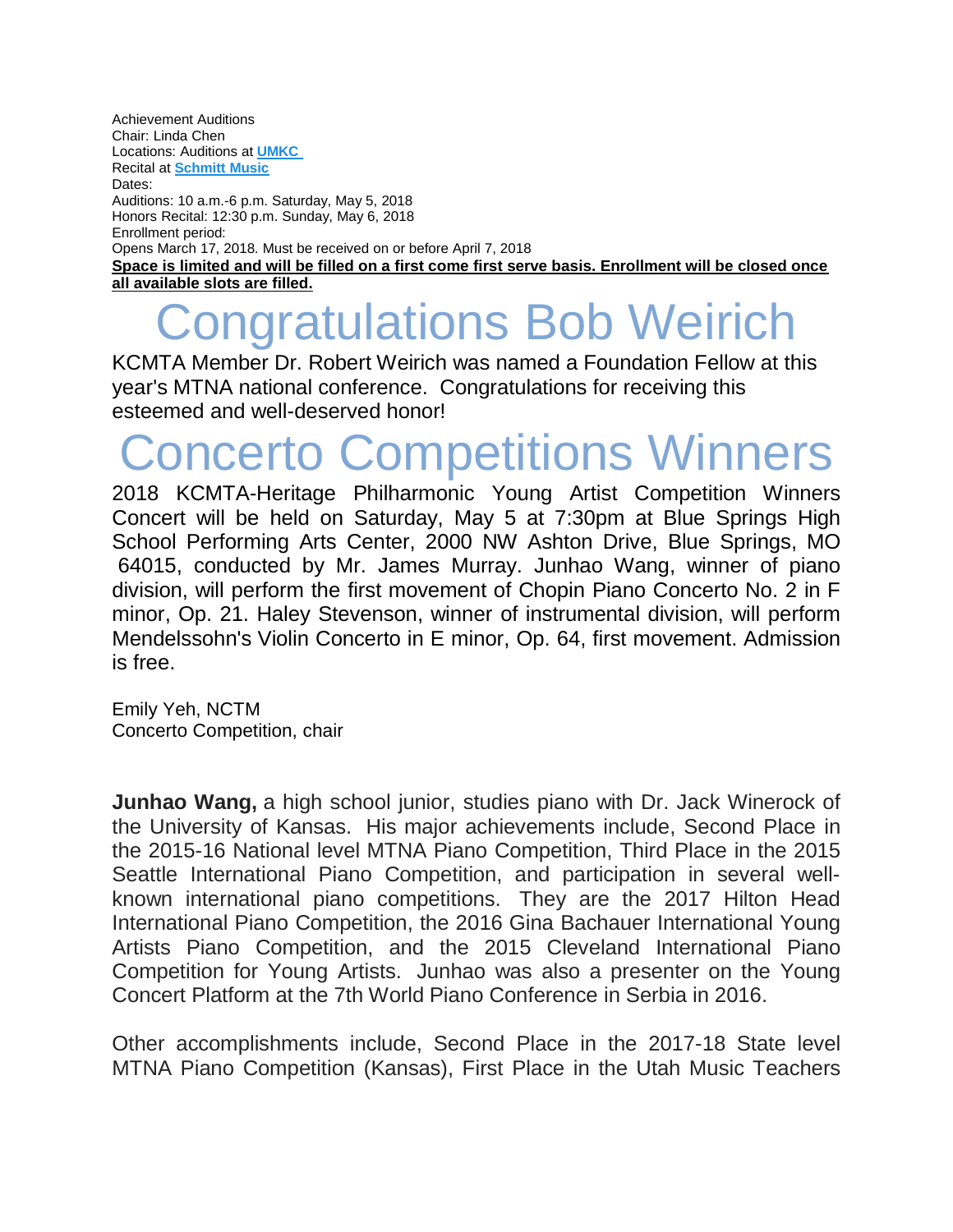Association Piano Concerto Competitions (2013 and 2015), and First Prize in the 2013 American Fine Arts Festival Concerto Competition (AFAF).

As an AFAF winner, he performed at Weill Recital Hall in Carnegie Hall in 2013. He also performed with the Salt Lake Symphony in 2013 and the American West Symphony of Sandy in 2015.



**Haley Stevenson,** a homeschool senior of Independence, Missouri, has had a love for music since an early age. She began piano lessons at age five, and started violin lessons the following year. She has enjoyed participating in the Mount Zion Chamber Music Camps, and currently plays in the Mount Zion Chamber and Full Orchestras, and the Heritage Philharmonic Orchestra. In addition, she serves as both a violinist and a pianist at her church, and teaches piano lessons. In her spare time, she enjoys arranging music, reading, and baking. She is very grateful to her violin teachers Brian Holmes, Lisa Yong, and Carl Cook, and to God, for providing the opportunities for her to participate in the beautiful gift of music.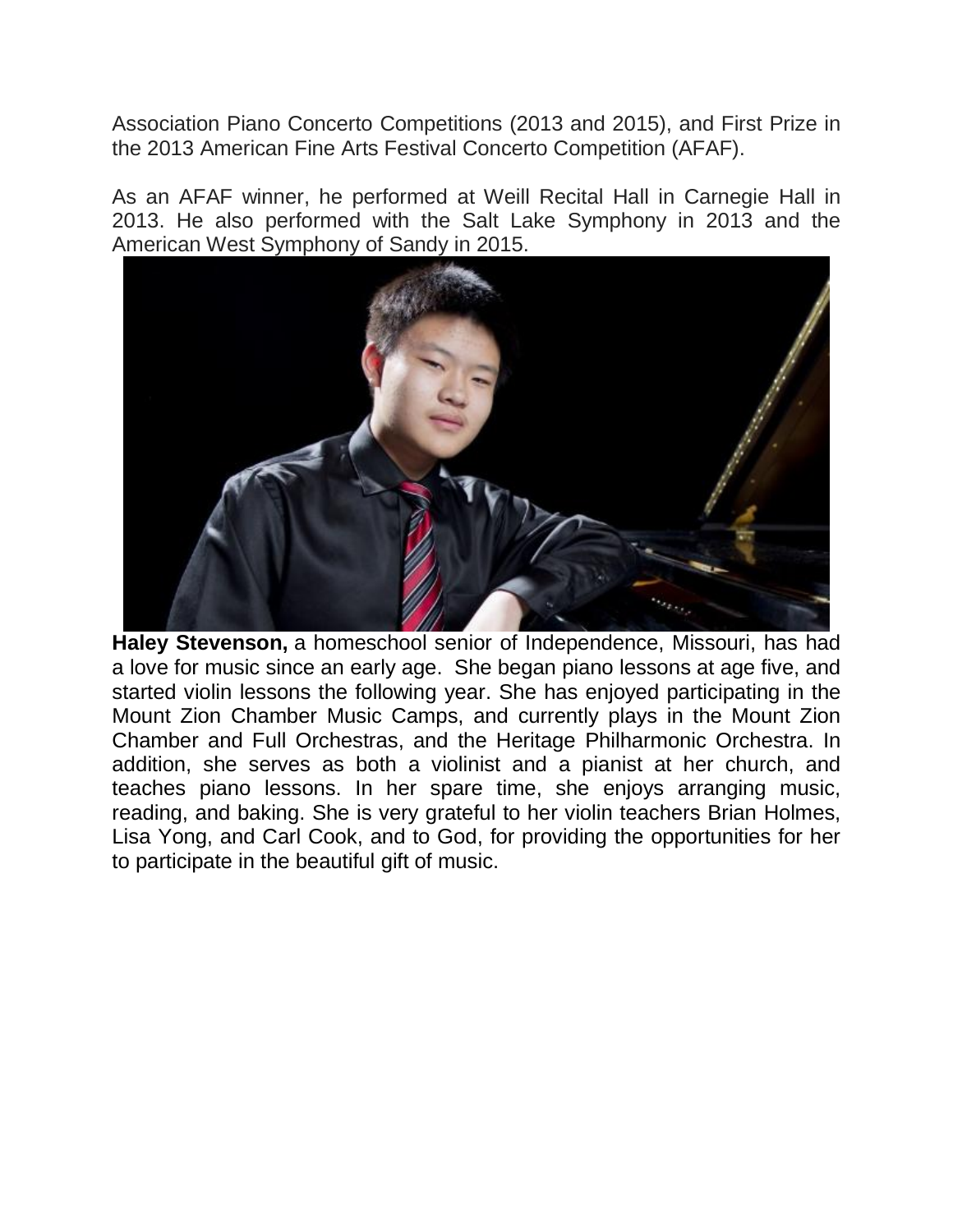

# April Workshop and Meeting

Join us on April 3 for a very short meeting followed by a workshop by Sean Chen! This is a joint meeting with Federated Music Club. Please mark your calendar and plan to attend!

"Preparations for Auditions/Competitions" Sean Chen, 2013 Van Cliburn Competition finalist, UMKC Conservatory of Music 10:00 a.m., Schmitt Music

## May Luncheon

The Spring Luncheon will be held on May 1 at La Bodega in Leawood. We'll have a meeting to induct the new board members at 10:30, and then will head over to the restaurant. We've got some space reserved already, but please